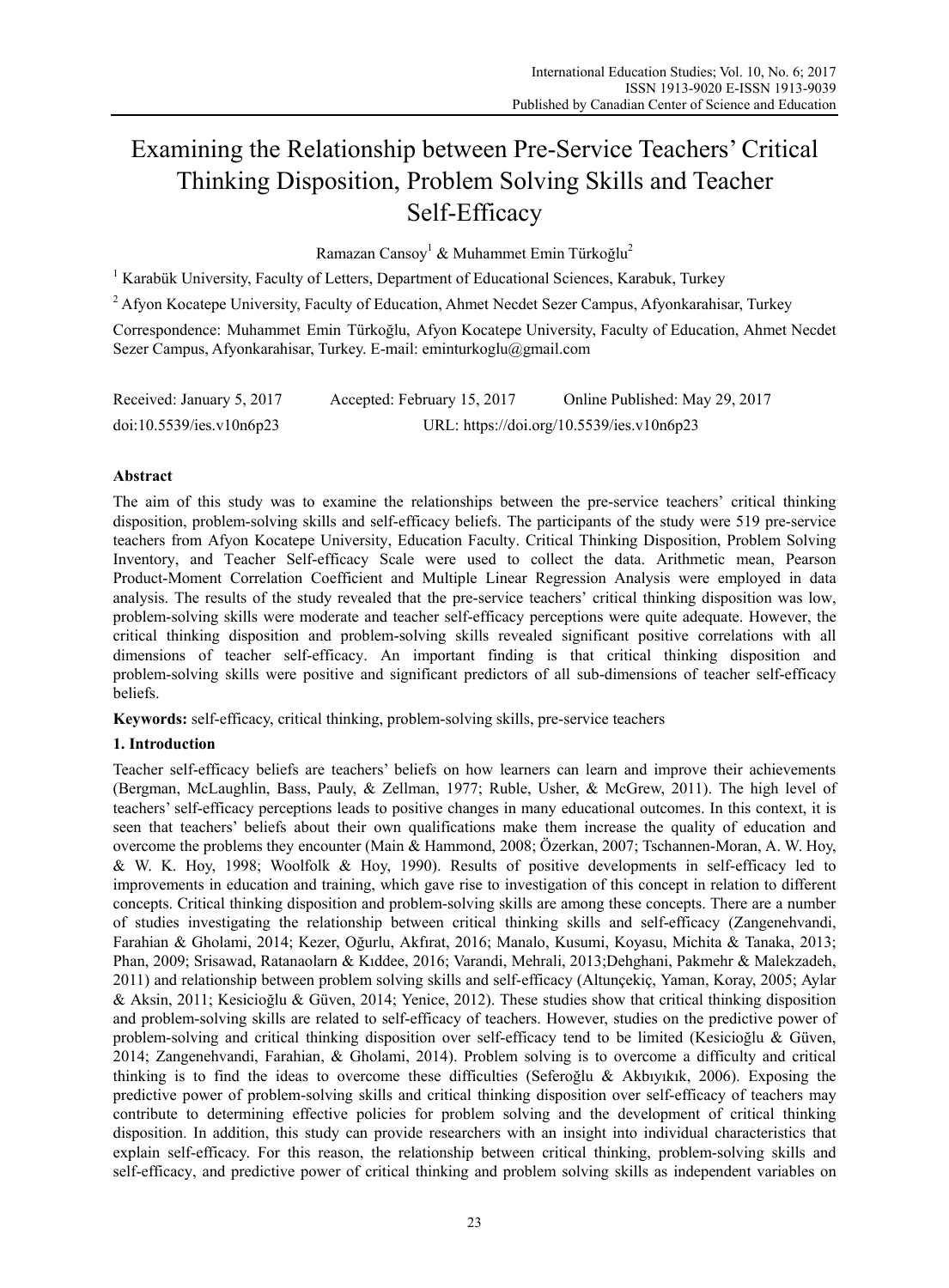self-efficacy of teachers has been discussed in this study.

Critical thinking and problem solving are thinking skills, and thus, they require cognitive processes (Beyer, 1988; Özden, 2000). The common point of thinking skills is problem solving and decision making (Beyer, 1988). Problem-solving is thinking critically and producing a solution by processing information (Seferoğlu & Akbıyık, 2006). Gathering and encoding of data related to an event, explaining a problem with similarities and differences, formulating a solution plan, using knowledge and principles, and evaluating possible solutions require cognitive processes (Kapa, 2001). Cognitive processing ability can be said to be an important factor in an individual's performance when treated as his/her ability to process complex information (Truxillo, Seitz & Bauer, 2008). Thinking about ideas, being aware of ideas, performance, memory and competence acquisition are among fundamental elements in problem solving (Hudlicka, 2005). The ability of individuals to perform a job successfully is due to their cognitive processing (Chen, Casper & Cortina, 2001; Cormier, Pickett-Hauber & Whyte, 2010). In the development of self-efficacy, it is important that individuals can use their own cognitive strategies and manage themselves in different dimensions (Chemers, Hu & Garcia, 2001). One of the core competences of self-efficacy is to operate cognitive processes to predict problems and decide how to deal with them (Bandura, 1989). Cognitive processes can lead to an increase in the level of self-efficacy by learning how to behave in difficult, complex and unexpected situations to deal with them using critical thinking (Gloudemans, Schalk & Reynaert, 2013). A good level of adaptation to problem-solving processes helps to better manage the work and achieve goals more easily (Bandura, 1986). Besides, high levels of self-efficacy can facilitate individuals' solving their problems (Bandura, 1977), and in this respect, solving problems is influential in path to success in their life (Belzer, D'Zurilla & Maydeu-Olivares, 2002).

#### *1.1 Critical Thinking Disposition*

Critical thinking refers to individuals' questioning their thoughts on a rational basis, and reflecting and thinking reasonably by focusing on decision making (Ennis, 1962). Critical thinking can be expressed to show the accuracy and certainty of knowledge (Beyer, 1987). It is the refinement and orientation of thought in a particular systematicity, and the realization of thinking in a logical framework (Paul & Elder, 2008). Critical thinking is to make individuals be aware of their thoughts, evaluate them, interpret the thought processes of others (Cüceloğlu, 1994), rate a problem in terms of validity and consistency by using certain standards in understanding and analyzing the problem (Kazancı 1989). Critical thinking occurs when one thinks about his/her own thinking by providing standards of clarity, accuracy, importance and relevance, proficiency, depth, breadth, and certainty (Nosich, 2012). In other words, critical thinking emphasizes the ability to understand the thoughts, make sense of the ideas, and make logical decisions.

Critical thinking has some peculiar features. It requires that people think about their own thinking. They must judge their own ideas that meet certain logic criteria, deal with real problems, and evaluate certain rules in a logical framework. Asking questions, solving questions and analyzing problems are important criteria in critical thinking. The main goal is to think and solve the problem instead of making negative conclusions (Nosich, 2012). It can be said that the basis of critical thinking is important in terms of evaluating, interpreting and considering different perspectives on the issues considered in the application of different features of thinking.

Critical thinking skills and critical thinking disposition are among the topics covered under the concept of critical thinking. Disposition and skill are two interrelated concepts. Critical thinking includes concepts of skill and disposition (Dam & Volman, 2004; Facione, 1990). Critical thinking skills refers to the ability to think critically through certain mental methods. Critical thinking disposition is the desire and motivation of the individual to think critically (Zhang, 2003). Critical thinking disposition is to make decisions and solve problems in accordance with consistent internal motivations (P. A. Facione, N. C. Facione, & Giancarlo, 1996). Critical thinking disposition is necessary for critical thinking skills (Norris, 1994). It can thus be stated that these two concepts cannot be separated from each other by clear lines, but have a pattern in the context of cause and effect.

Critical thinking disposition can be dealt with in different dimensions. Ennis (1985) refers to critical thinking disposition as searching for the cause, using reliable data, looking at the problem holistically, focusing on the main problem, putting together complex parts and being open-minded. According to Tishman, Jay and Perkins (1993), critical thinking disposition is to be open-minded, find problems, conceptualize problems, plan and develop strategies, understand, seek the truth, work and reflect on mental processes. Tishman, Jay and Perkins (1993) describe critical thinking disposition as being open-minded, finding problems, conceptualising problems, developing plans and strategies, understanding, realizing, and working with mental processes. The critical thinking disposition in the context of this study is expressed by P. A. Facione, N. C. Facione, and Giancarlo (1996) as being analytical, systematic and open-minded, having cognitive maturity, curiosity and self-confidence,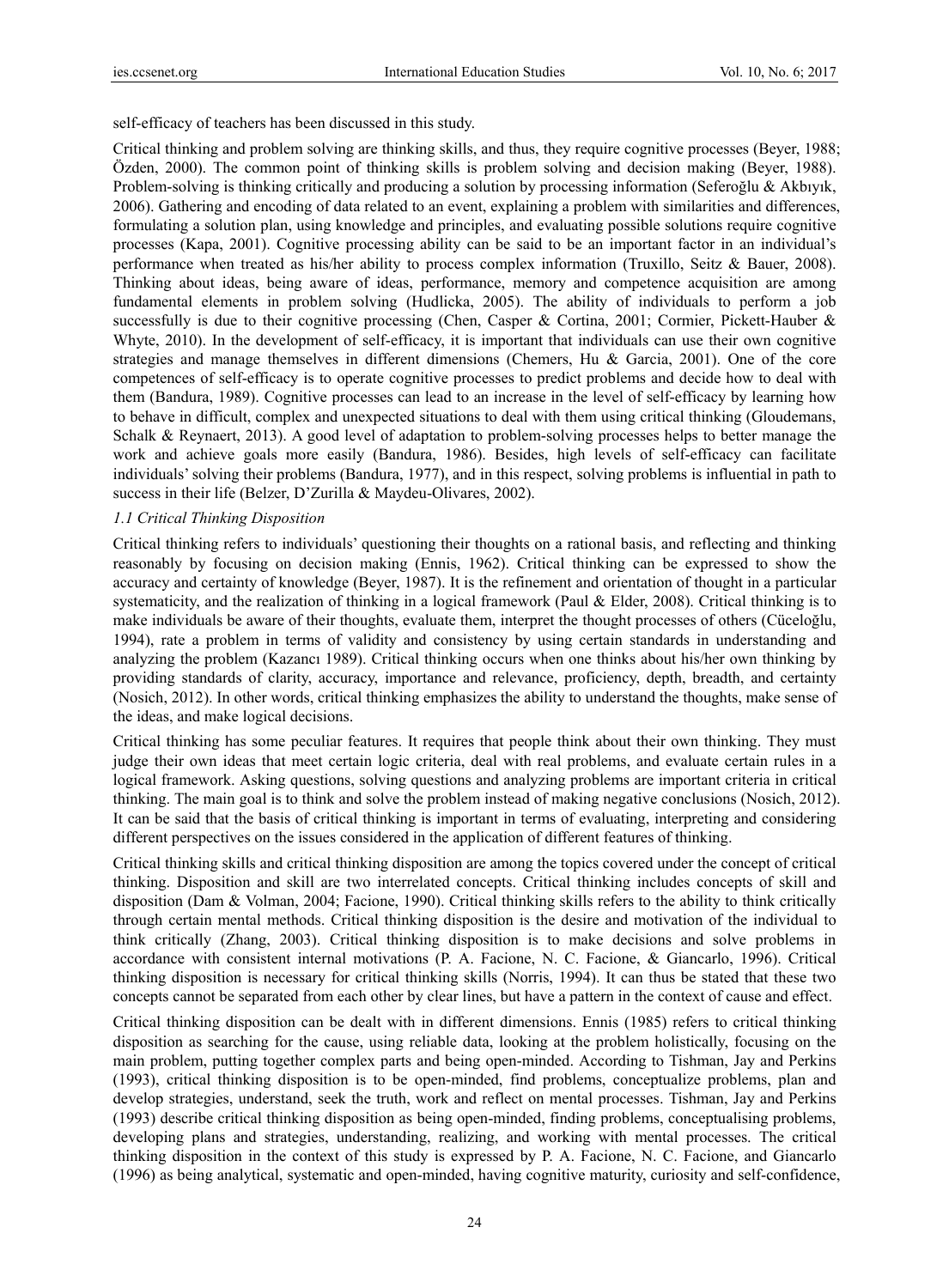and searching for truth. Analyticity is the preparation for problems that may arise, identifying the causes and using the necessary data for problem solving purposes. Systematicity is to be focused, resolute, organized and planned while solving a problem. Open-mindedness is about being open to different views, approaches and views, and evaluating others' views in the decision-making phase. Cognitive maturity is described as seeing the level of complexity in the problems and acting rationally. Curiosity is the excitement of learning, and learning of people who are not expecting a response. Self-confidence is a guide to the intelligence of a person and to the rational decision-making of others. The convergence of these qualities provides an overall assessment of the disposition to think critically. Searching for truth can be defined as having intellectual determination, valuing different ideas, trying to reach the right information, seeking reasons and evidence about the truth, and acting objectively against different ideas.

#### *1.2 Problem-Solving Skills*

A problem is a conflict situation that arises when the attainment of a goal is prevented (Morgan, 1991), the need to react to situations that interfere with balance and dissonance (D'Zurilla & Nezu, 1987), something dissonant with internal and external demands (Heppner & Krauskopf, 1987). It prevents individual or organizational goals from being realized for any reason (Demirtaş & Güneş, 2002). Problem solving is concerned with thinking processes that reveal individuals' point of view when a problem occurs. In this case, problem solving can be explained by the cognitive strategies determined by individuals. At the same time, these cognitive strategies can be applied to other situations after learning them (Gagné, 1985). Individuals' thoughts, feelings and behaviors related to individual problems in everyday life are related to problem-solving skills (Heppner & Krauskopf, 1987).

Problem-solving skills require certain qualities that are coping with problems, solving problematic situations, evaluating the cognitive processes, understanding and solving a problem completely (Heppner, Baumgardner & Jakson, 1985; cited in Güçlü, 2003). At the same time, in solving a problem, different steps must be fulfilled. These steps can be described as follows: *(i)* defining the problem correctly, understanding of its structure in order to set goals for the solution, *(ii)* identifying as many different solution paths as possible, *(iii)* deciding on the most appropriate solution, *(iv)* implementing solution paths and evaluating the results obtained in a logical framework (Çam & Tümkaya, 2007). Besides, problem-solving confidence, approach-avoidance and personal control are important components of problem solving skills. Problem-solving confidence is the belief in self-assurance and problem-solving competence in problem solving. Approach-avoidance is to observe problem-solving methods and evaluate different ways of solution and search for different way out. Personal control is the management of behaviors and feelings while solving a problem (Heppner & Baker, 1997). Individuals need to have certain important competencies in order to solve problems. These competencies are as follows: *(i)* coping with both problem-oriented and emotion-oriented situations *(ii)* competencies that can identify problems and putting forth alternatives about them *(iii)* cognitive processes that require chain thinking, *(iv)* self-confidence in solving a problem (Heppner & Baker, 1997).

#### *1.3 Teacher Self-Efficacy*

Self-efficacy is perceptions and beliefs of an individual about how to manage a situation, complete a task, and obtain the desired results (Bandura, 1994). Teacher self-efficacy beliefs are the beliefs of teachers about how to improve their students' learning and achievement (Bergman, McLaughlin, Bass, Pauly & Zellman, 1977; Ruble, Usher & McGrew, 2011). Low levels of teacher self-efficacy beliefs cause problems in the accomplishment of educational objectives (Battersby & Cave, 2014; Henson, 2001; Tschannen-Moran & Woolfolk-Hoy, 2001).

Personal or environmental factors seem to play a role in developing self-efficacy, which is seen as important in education. According to Bandura (1977), the first factor is individuals' believing in their competence regarding life experiences, and evaluating themselves more positively. The second factor is modeling others who have successful experiences, and applying them in life by making inferences. The third is receiving verbal encouragement and support from others to do a task. Finally, individuals' physical and emotional states can affect their self-efficacy beliefs. In this regard, self-efficacy of teachers is related to their feelings of competence in their classes (Marri, Ahn, Fletcher, Heng & Hatch, 2012), the quality of classroom teaching (Zee & Koomen, 2010), student behaviors, professional experience (Egyed & Short, 2006), job satisfaction (Viel-Ruma, Houchins, Jolivette & Benson, 2010) and accountability pressure (Ford, Sickle, Clark, Fazio-Brunson & Schween, 2014).

According to Tschannen-Moran and Woolfolk-Hoy (2001) teacher self-efficacy is considered as a three-dimensional structure. These are efficacy for student engagement, efficacy for instructional strategies, and efficacy for classroom management. Efficacy for student engagement is a teacher's capacity to make students engage in different activities and believe in that they could manage them. Efficacy for instructional strategies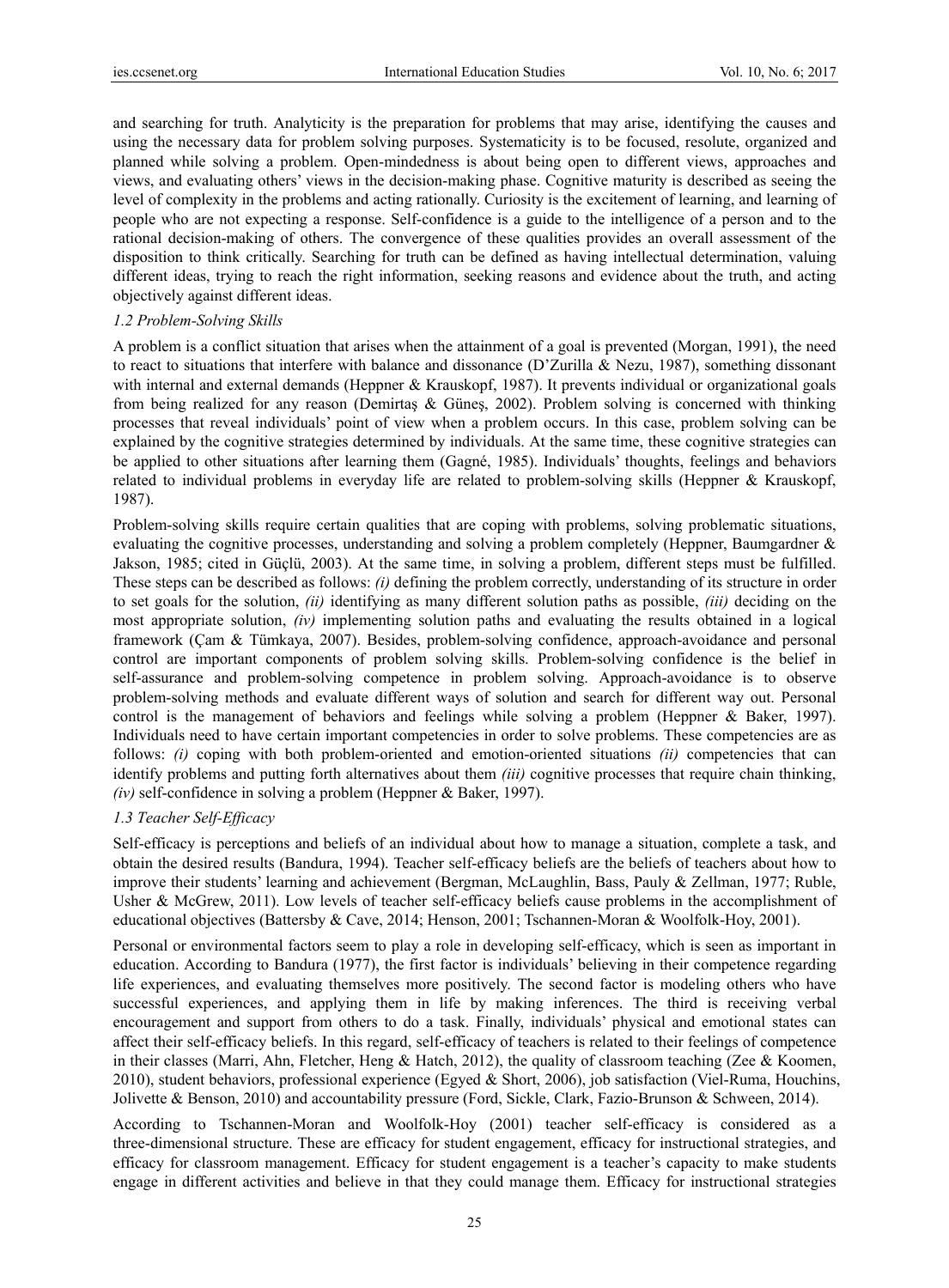reveals the ability of teachers to use different techniques to develop and evaluate student learning. Efficacy for classroom management refers to teacher perceptions that they can create a peaceful learning atmosphere within the classroom.

Determining the relationship between pre-service teachers' self-efficacy, critical thinking disposition and problem-solving skills, and revealing variables that predict teacher self-efficacy is of significance in terms of developing teacher self-efficacy. Pre-service teachers are thought to be more effective teachers in the future, depending on their critical thinking disposition, problem-solving skills, their beliefs about student learning and their ability to improve student achievement. In this context, the following research questions were addressed in the study.

1) What are the levels of pre-service teachers' perception of self-efficacy, critical thinking disposition and problem-solving skills?

2) Are there significant correlations between pre-service teachers' self-efficacy, critical thinking disposition, and problem-solving skills?

3) Are pre-service teachers' critical thinking disposition and problem solving skills significant predictors of teacher self-efficacy dimensions?

## **2. Method**

In this section, research design, participants, instruments and data analysis are explained.

## *2.1 Research Design*

This study was designed with a correlational research model to examine the relationship between pre-service teachers' critical thinking disposition, problem solving skills, and teacher self-efficacy. Dependent variables of the research are efficacy for student engagement, efficacy for instructional strategies and efficacy for classroom management, which are sub-dimensions of teacher self-efficacy. The independent variables are critical thinking disposition, and problem solving skills.

# *2.2 Participants*

The participants of the research were a total of 519 pre-service teachers studying at Afyon Kocatepe University, Faculty of Education, in the 2016-2017 academic year. The average age of the participants was 20.13, 379 (73%) were female and 140 (27%) were male. One hundred eighty-six (36%) of the participants were first-year students and 333 (64%) were third-year students.

## *2.3 Instruments*

A questionnaire with four sections was used to gather the data. The first section related to the demographic characteristics of the participants included gender, age, subject area and year of study. The remaining sections were the California Critical Thinking Disposition Inventory, the Problem Solving Scale, and the Teacher Self-Efficacy Scale, respectively

## 2.3.1 California Critical Thinking Disposition Inventory

This scale, which was developed by P. A. Facione, N. C. Facione, and Giancarlo (1998) and adapted to Turkish by Kökdemir (2003), measures critical thinking disposition. In the instrument consisting of 51 items and 6 sub-dimensions, a 6-point grading scale with options randing from "(1) Strongly disagree" to "(6) Strongly agree" is used. The variance explained in the whole scale is 36.13%. The scale includes the dimensions of open-mindedness, self-confidence, inquisitiveness, truth-seeking, systematicity and analiticity. As the score on the inventory goes up, the level of critical thinking disposition increases. When the inventory was considered as a whole, a score less than 240 was evaluated as low, while a score higher than than 300 was evaluated as high. The evaluations for this study were based on the mean score. Therefore, a mean score of 240 points shows that individuals' critical thinking dispositions are low. The Cronbach's Alpha coefficient calculated for the scale by Kökdemir (2003) was found to be.88. This scale was used in different studies and the Alpha coefficient's reliability values of scale were.80 and above (Kantek, Öztürk, & Gezer, 2010; Kezer, Ogurlu, & Akfırat, 2016). In this study, all dimensions of the scale were used in order to determine the disposition of the teacher candidates in thinking critically. The Alpha coefficient's reliability of Item 51 was very low, and when this item was excluded, the reliability was expected to increase. For this reason, this item was excluded from the analysis by looking at item-total correlations. The Cronbach's Alpha coefficient calculated for the scale in the present study was found to be.82. Sample items from the scale included: "Compulsory courses in university are a waste of time", "You can define me as a reasonable person", "It is easy for me to organize my thoughts".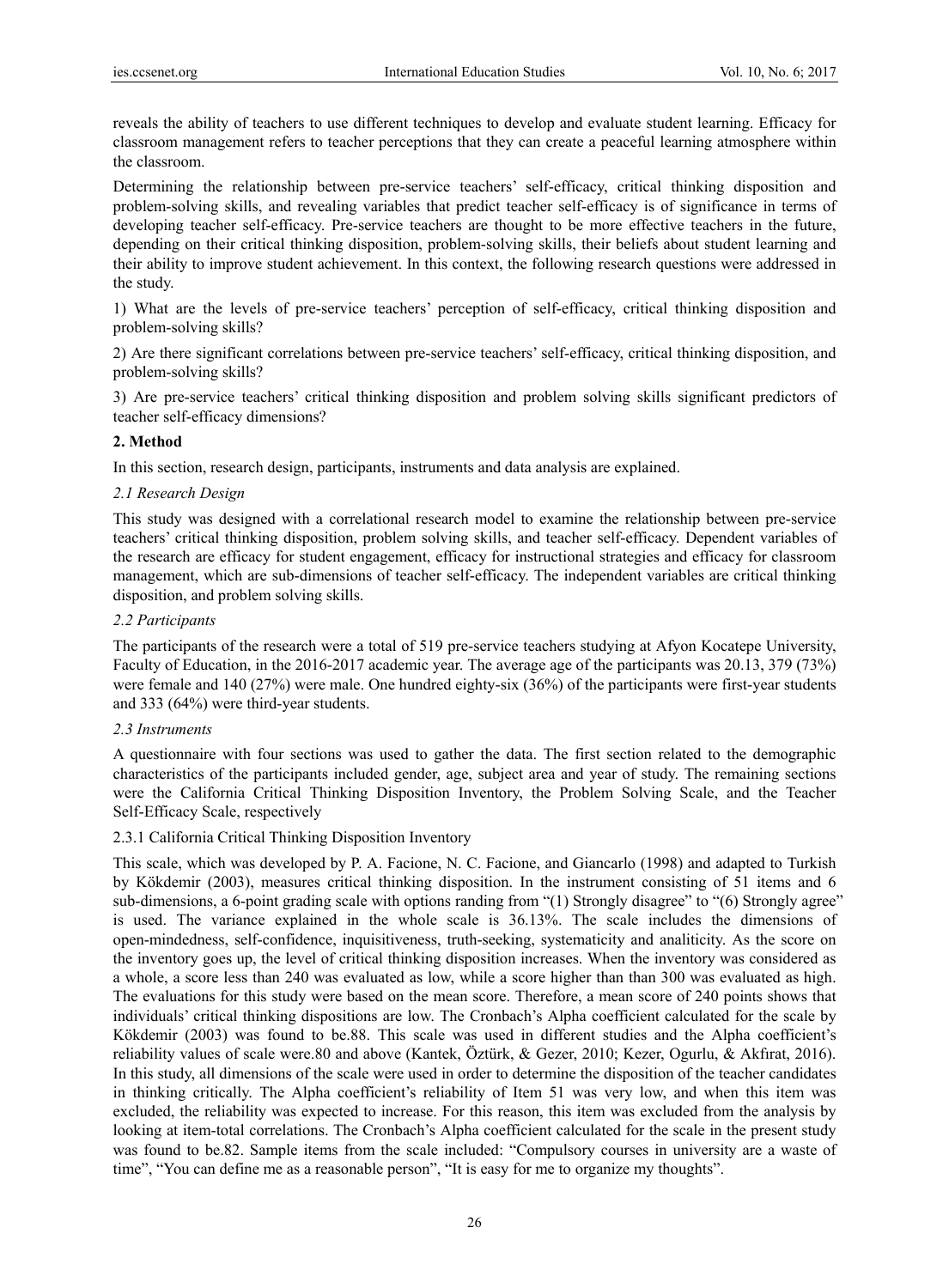# 2.3.2 Problem Solving Inventory

This scale was developed by Heppner and Petersen (1982) and adapted to Turkish by Şahin, Şahin, and Heppner (1993). The variance explained in the scale is 50.1%, and it consists of 32 items. The sub-dimensions are Reflective Approach, Evaluative Approach, Self-Reliable Approach, Planned Approach, Quick Approach, and Abstention (Skeptical) Approach. A 6-point rating scale with options ranging from "(1) Strongly disagree" to "(6) Strongly agree" is used. High scores in the scale shows that individuals perceive themselves as inadequate in problem solving skills, show avoidance-approaching behavior and do not feel personal control (Şahin, Şahin & Heppner, 1993). Scores in the scale range between 32-192. In Şahin, Şahin and Heppner (1993), the reliability of the whole scale was found as.88. This values is reported to be above 80% in different studies (Altun, 2015; Oğuztürk, Akça, & Şahin, 2011). In the present study, the scale was used instead of its dimensions in order to determine the problem solving skills of the pre-service teachers. The reliability coefficients of Items 3, 9, 21, and 23 were very low, and when these items were excluded, the reliability of the scale would increase. In this sense, considering the item-total correlations, these four items were excluded from the analysis which was carried out with 28 items. The Cronbach's Alpha coefficient for this scale was.83 in this study. Sample items from the scale include: "I consider next steps when I encounter a problem", "I compare the final result with the result I have expected while solving a problem", "I am not sure that I can solve a problem when I see one".

## 2.3.3 Teacher Self-Efficacy Scale.

The scale was developed by Tschannen-Moran and Woolfolk (2001) and adapted to Turkish by Çapa, Çakıroğlu and Sarıkaya (2005). Tschannen-Moran and Woolfolk (2001) reported that the variance explained for each sub-dimension varied between 43% and 58%. The scale consists of 24 items in 3 sub-dimensions. A 9-point ratins scale is used which has options ranging from "(1) Insufficient" to "(9) Very good". Low scores in the scale indicate low competence perception, whereas high scores indicate high perception of competence. The dimensions of the scale are (1) efficacy for student engagement, (2) efficacy for instructional strategies, and (3) efficacy for classroom management. There are 8 items in each dimension. Çapa, Çakıroğlu and Sarıkaya (2005) reported the Cronbach's Alpha coefficients as.82 for efficacy for student engagement,.86 for efficacy for instructional strategies,.84 for efficacy for classroom management, and.93 for the whole scale. When reliability of the scale was tested for the present study, Cronbach's Alpha coefficient was found to be.86 for efficacy for student engagement,.89 for efficacy for instructional strategies and.88 for efficacy for classroom management. The reliability value of the whole scale was .95. Sample items for these dimensions are as follows: (efficacy for student engagement) "How much can you do to get through the most difficult students?", (efficacy for instructional strategies) "How well can you respond to difficulty questions from your students?" and (efficacy for classroom management) "How well can you respond to defiant students?".

## *2.4 Analysis of Data*

The data were first examined for missing or incorrect values, outliers and multiple changes. The research questions were then analyzed. First, missing values were determined and average values were assigned to them. Multi-collinearity, VIF, tolerance values were examined for the relationships between the variables. There were no tolerance near zero and no VIF higher than 10 according to the analysis. Correlation values between predictor variables were examined. Correlations between predictor variables were found to be lower than.70. When assessed together with other assumptions, it was seen that there was no multi-collinearity problem. If the tolerance value is less than 20, the VIF value is greater than 10, the CI value is higher than 30, and correlations between the independent variables are.80 and above, multicollinearity may be in play (Büyüköztürk, 2010). The values of skewness and kurtosis of the data were between -1 and +1 or they had close values. It can be said that data are close to or far from normal distribution depending on whether the skewness and kurtosis values are between (+1) and (-1) (Şencan, 2005). Hence, it can be stated that the data of this study was close to normal. In the analysis of the research questions, the arithmetic mean of the scores obtained from critical thinking disposition, problem solving and teacher self-efficacy scale were calculated. Pearson Product-Moments correlation coefficient (r) was used to determine relationships between the variables. In critical thinking disposition, as the scale score increases, critical thinking disposition also increases. On the other hand, in problem solving skills, as the scale score increases, the perception of competence to solve problems decreases. In this respect, the negative relationship between these two scales suggests that problem-solving skills will actually increase with critical thinking disposition. Multiple Linear Regression Analysis was performed to determine the predictive power of critical thinking disposition and problem solving skills over teacher self-efficacy. In the analyses, critical thinking disposition and problem-solving skills were predictor variables while teacher self-efficacy was the predicted variable. In interpreting the regression analyzes, the standardized Beta (β) coefficients and t-test results were examined for their significance. The significance level was set at.05 in the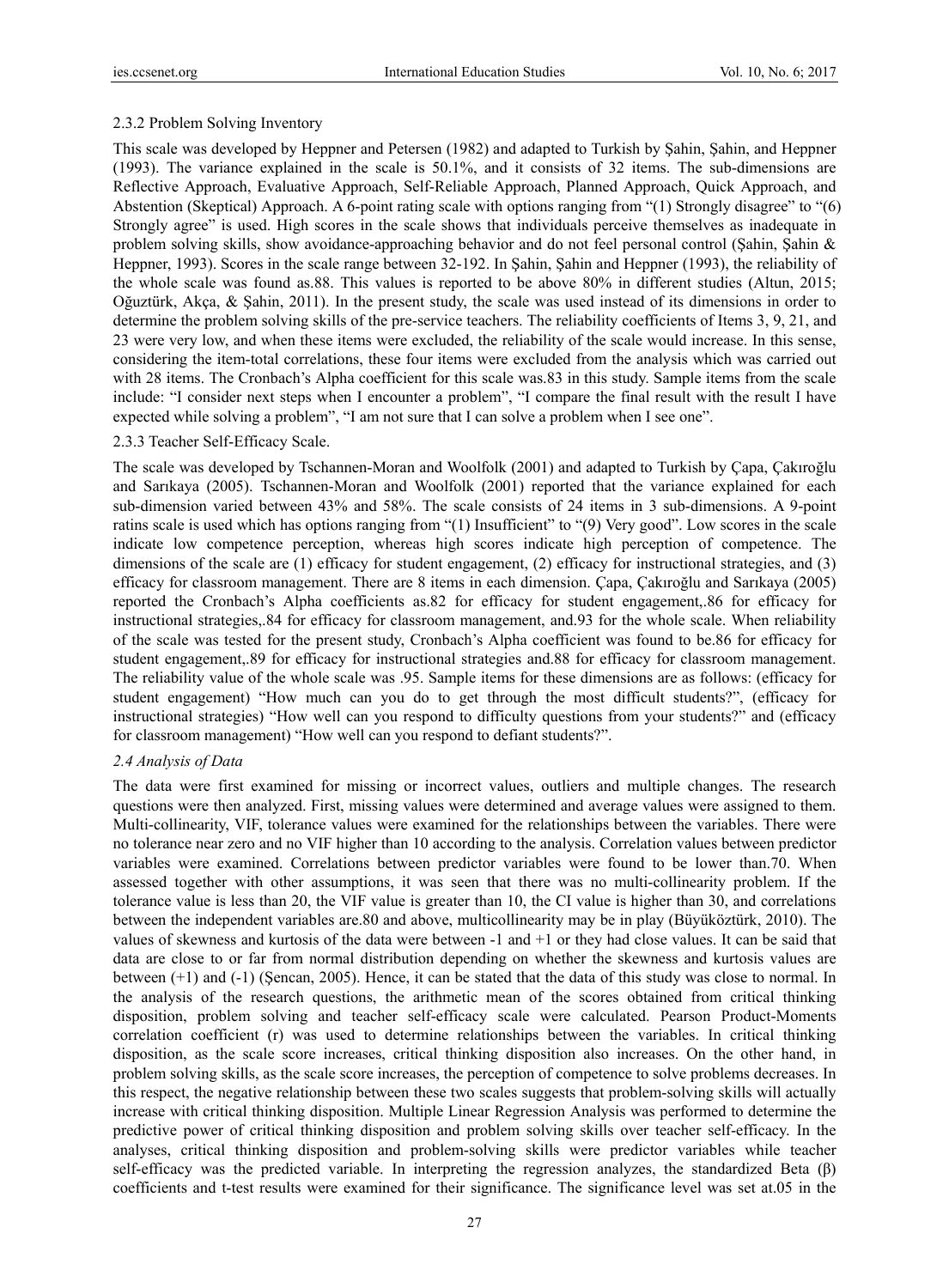analyses.

#### **3. Results**

In this section, mean and standard deviation values of pre-service teachers' critical thinking disposition, problem solving skills and teacher self-efficacy perceptions are presented. These are followed by the results of correlation and regression analyses.

*3.1 Means, Standard Deviations and Correlations between the Variables* 

In Table 1, means, standard deviations, and correlations between the variables are presented.

Table 1. Correlation matrix for critical thinking disposition, problem-solving skills and teacher self-efficacy

| Variables                                | X      | S     |                                  | 2                                | 3   | 4         | 5   | 6 |
|------------------------------------------|--------|-------|----------------------------------|----------------------------------|-----|-----------|-----|---|
| 1. Critical thinking disposition         | 216.27 | 20.79 |                                  |                                  |     |           |     |   |
| 2. Problem solving skills                | 122.82 | 15.00 | $.67$ <sup>**</sup>              |                                  |     |           |     |   |
| 3. Efficacy for student engagement       | 54.64  | 8.79  | $39^{**}$ $39^{**}$              |                                  |     |           |     |   |
| 4. Efficacy for instructional strategies | 54.14  | 9.51  | $.41^{**}$ $.39^{**}$ $.82^{**}$ |                                  |     |           |     |   |
| 5. Efficacy for classroom management     | 54.61  | 9.42  |                                  | $.33^{**}$ $.38^{**}$ $.77^{**}$ |     | $79^{**}$ |     |   |
| 6. Whole scale [teacher self-efficacy]   | 163.39 | 25.82 | .40                              | .42                              | -93 | .94       | .92 |   |
| ** $p < 0.05$                            |        |       |                                  |                                  |     |           |     |   |

As is seen in Table 1, the mean score of the pre-service teachers' critical thinking disposition was 216.27. A score lower than 240 means a low level of critical thinking disposition. Therefore, the teachers' critical thinking disposition was low. Their mean score of problem-solving skills was 122.82. High scores from problem solving skills show that individuals perceive their problem-solving skills at a moderate level. The pre-service teachers' mean scores in efficacy for student engagement, efficacy for instructional strategies and efficacy for instructional strategies, which are the dimensions of teacher self-efficacy, were 54.64, 54.14 and 54.61, respectively. The mean score of the whole scale was 163.39. The pre-service teachers' self-efficacy scores were found to be close to one another. The low score from the scale indicates low efficacy perception, whereas the high score indicates high perception of efficacy. The pre-service teachers perceived themselves at a fairly adequate level in self-efficacy considering their scores from the scale and its dimensions.

Table 1 shows the relationship between critical thinking disposition, problem solving skills and teacher self-efficacy of pre-service teachers. There was a significant positive relationship  $(r = .67, p < .05)$  between pre-service teachers' critical thinking disposition and problem solving skills. As the critical thinking disposition increases, the level of problem solving skills increases. Critical thinking disposition positively correlated with efficacy for student engagement ( $r=0.39$ ,  $p < 0.05$ ), efficacy for instructional strategies ( $r=0.41$ ,  $p < 0.05$ ), and efficacy for classroom management ( $r=0.33$ ,  $p <0.05$ ). Teacher self-efficacy positively correlated with critical thinking disposition (*r* =.40, *p* <.05). Problem solving skills positively correlated with efficacy for student engagement (*r* =.39,  $p$  <.05), efficacy for instructional strategies ( $r = .39$ ,  $p$  <.05), and efficacy for classroom management ( $r$  $=$ .38, *p* <.05). Teacher self-efficacy (all dimensions) positively correlated with problem solving skills (*r* =.42, *p*  $< 0.05$ ).

## *3.2 Predictors of Teacher Self-Efficacy*

The results of multiple linear regression analysis predicting teacher self-efficacy by critical thinking disposition and problem solving skills are given in Table 2.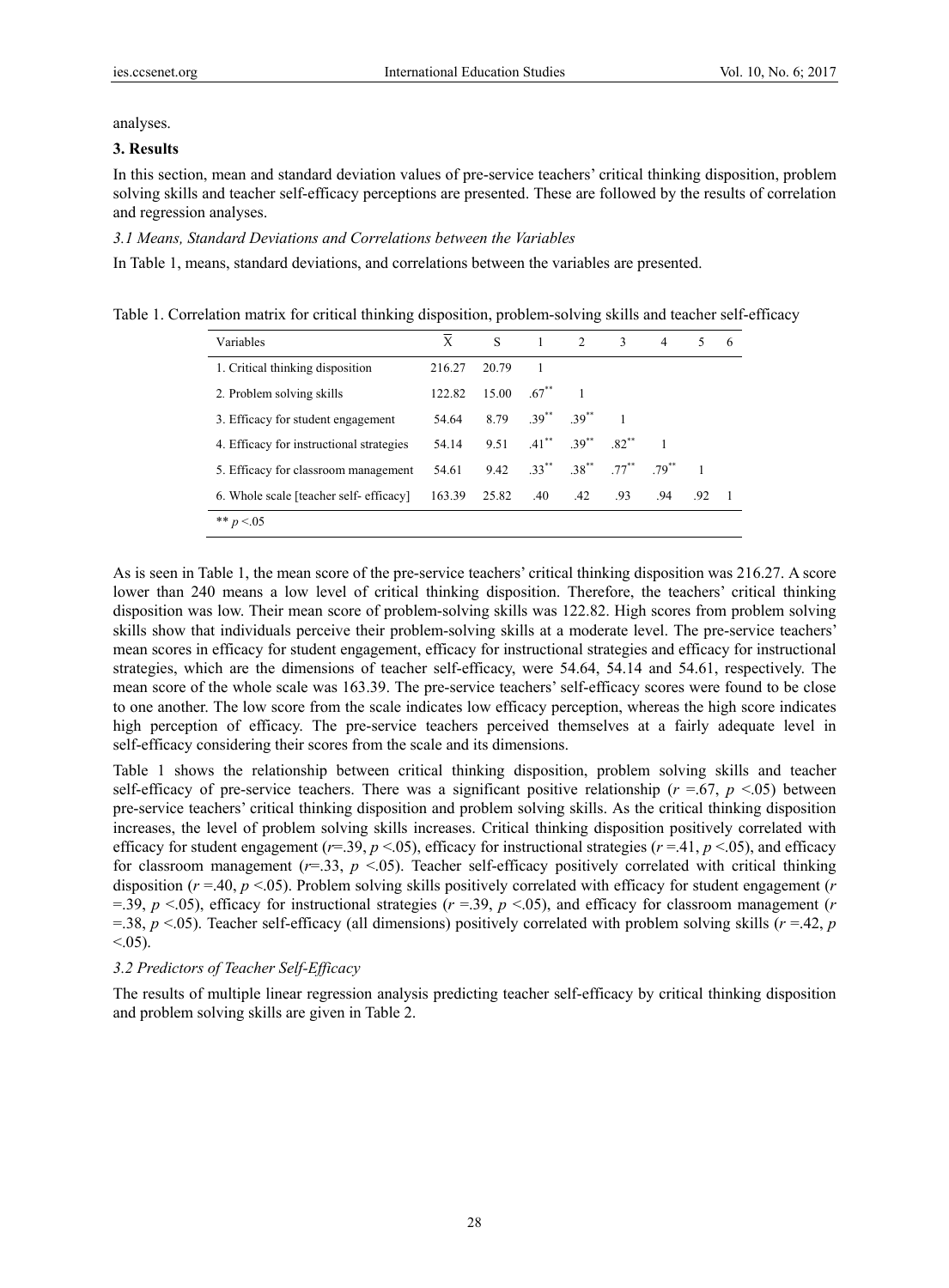| Teacher self-efficacy dimensions |                                       |                                 |                       |         |                                       |      |     |                                                  |     |      |                          |              |  |
|----------------------------------|---------------------------------------|---------------------------------|-----------------------|---------|---------------------------------------|------|-----|--------------------------------------------------|-----|------|--------------------------|--------------|--|
| Variables                        |                                       | Student engagement <sup>a</sup> |                       |         | Instructional strategies <sup>b</sup> |      |     | $Classroom$ management <sup><math>c</math></sup> |     |      | Whole scale <sup>d</sup> |              |  |
|                                  | β                                     | t                               | p                     | $\beta$ | t                                     | p    | β   | t                                                | p   | β    |                          | $\mathbf{p}$ |  |
| Constant                         |                                       | 6.62                            | .00.                  |         | 5.33                                  | .00. |     | 7.60                                             | .00 |      | 4.27                     | .00          |  |
| Critical thinking<br>disposition | .23                                   | 4.33                            | .00                   | .26     | 4.93                                  | .00. | .13 | 2.55                                             | .01 | 0.22 | 4.28                     | .00          |  |
| Problem solving skills           | .23                                   | 4.38                            | .00                   | $-21$   | 4.06                                  | .00. | .29 | 5.42                                             | .00 | 0.26 | 5.05                     | .00          |  |
|                                  | ${}^{\rm a}R = 42$ .                  |                                 | ${}^{\rm b}R = 44$ ,  |         | ${}^{\rm c}R = 40$ .                  |      |     | ${}^dR = 45$ .                                   |     |      |                          |              |  |
|                                  | $R^2 = 18$ .<br>$F = 57.94, p < 0.05$ |                                 | $R^2 = 19$ .          |         | $R^{2}$ = 16.                         |      |     | $R^{2}$ = 20                                     |     |      |                          |              |  |
|                                  |                                       |                                 | $F = 61.92, p < 0.05$ |         | $F = 49.72, p < 0.05$                 |      |     | $F = 66.59, p < 0.05$                            |     |      |                          |              |  |

Table 2. Results of regression analysis predicting teacher self-efficacy

When Table 2 is examined, it is seen that both critical thinking disposition and problem solving skills have a significant relationship with efficacy for student engagement  $(R = 42, p < 05)$ . These predictor variables account for 18% of the variance in efficacy for student engagement. According to the results of regression analysis, efficacy for student engagement was positively and significantly predicted by critical thinking skills (β =.23*, p*  $\leq$ .05) and problem solving skills ( $\beta$  =.23, *p*  $\leq$ .05).

In Table 2, it is seen that the critical thinking disposition and problem solving skills have a significant relationship with efficacy for instructional strategies ( $R = .44$ ,  $p < .05$ ). These predictor variables account for 19% of the variance in efficacy for student engagement. According to the results of the regression analysis, efficacy for student engagement was significantly and positively predicted by critical thinking disposition (β =.26, *p* <.05) and problem solving skills ( $\beta$  =.21,  $p$  <.05).

As can be seen in Table 2, critical thinking disposition and problem solving skills have a significant relationship with efficacy for classroom management ( $R = 40$ ,  $p < 0.05$ ). These predictor variables account for 16% of the variance in efficacy for student engagement. According to the results of regression analysis, efficacy for student engagement was significantly and positively predicted by critical thinking disposition ( $\beta$  =.13, *p*<.05) and problem solving skills ( $\beta$  =.29,  $p$  <.05).

Lastly, as is also seen in Table 2, critical thinking disposition and problem solving skills have a significant relationship with teacher self-efficacy ( $R = 45$ ,  $p < 05$ ). These predictor variables account for 20% of the variance for teacher self-efficacy. According to the results of the regression analysis, teacher self-efficacy was significantly and positively predicted by critical thinking skills ( $\beta$  =.22,  $p$  <.05) and problem solving skills ( $\beta$  $=$  26,  $p$  < 05).

#### **4. Discussion**

In this study, the relationships between pre-service teachers' critical thinking disposition, perceptions of problem solving skills, and teacher self-efficacy beliefs were examined. The findings confirm that critical thinking disposition and perceptions of problem-solving skills are important variables that predict teachers' self-efficacy beliefs.

Teacher self-efficacy beliefs of pre-service teachers were examined in the study. The pre-service teachers assessed themselves as quite competent at all levels in the sub-dimensions of self-efficacy. In other words, pre-service teachers thought they were competent in classroom management, instructional strategies and student engagement. There are findings reported in the literature that are parallel to the findings of this study (Ateş, 2016; Şahin-Taşkın & Hacıömeroğlu, 2010; Baykara, 2011). The pre-service teachers' perceiving themselves as quite competent can be seen as an important result. Teachers with high self-efficacy beliefs make further efforts to improve student learning and achievement (Bergman, McLaughlin, Bass, Pauly, & Zellman, 1977, Ruble, Usher & McGrew, 2011). On the contrary, low self-efficacy beliefs in teachers cause different problems in the accomplishment of educational objectives (Henson, 2001; Tschannen-Moran & Woolfolk-Hoy, 2001; Battersby & Cave, 2014). Self-efficacy is related to professional experience (Egyed & Short, 2006). In other words, experiences that require expertise have a vital importance in the development of self-efficacy (Bandura, 1977). In this study, although it is seen as a positive result that pre-service teachers have high self-efficacy beliefs, courses can be taught in education faculties to develop self-efficacy beliefs in teacher candidates.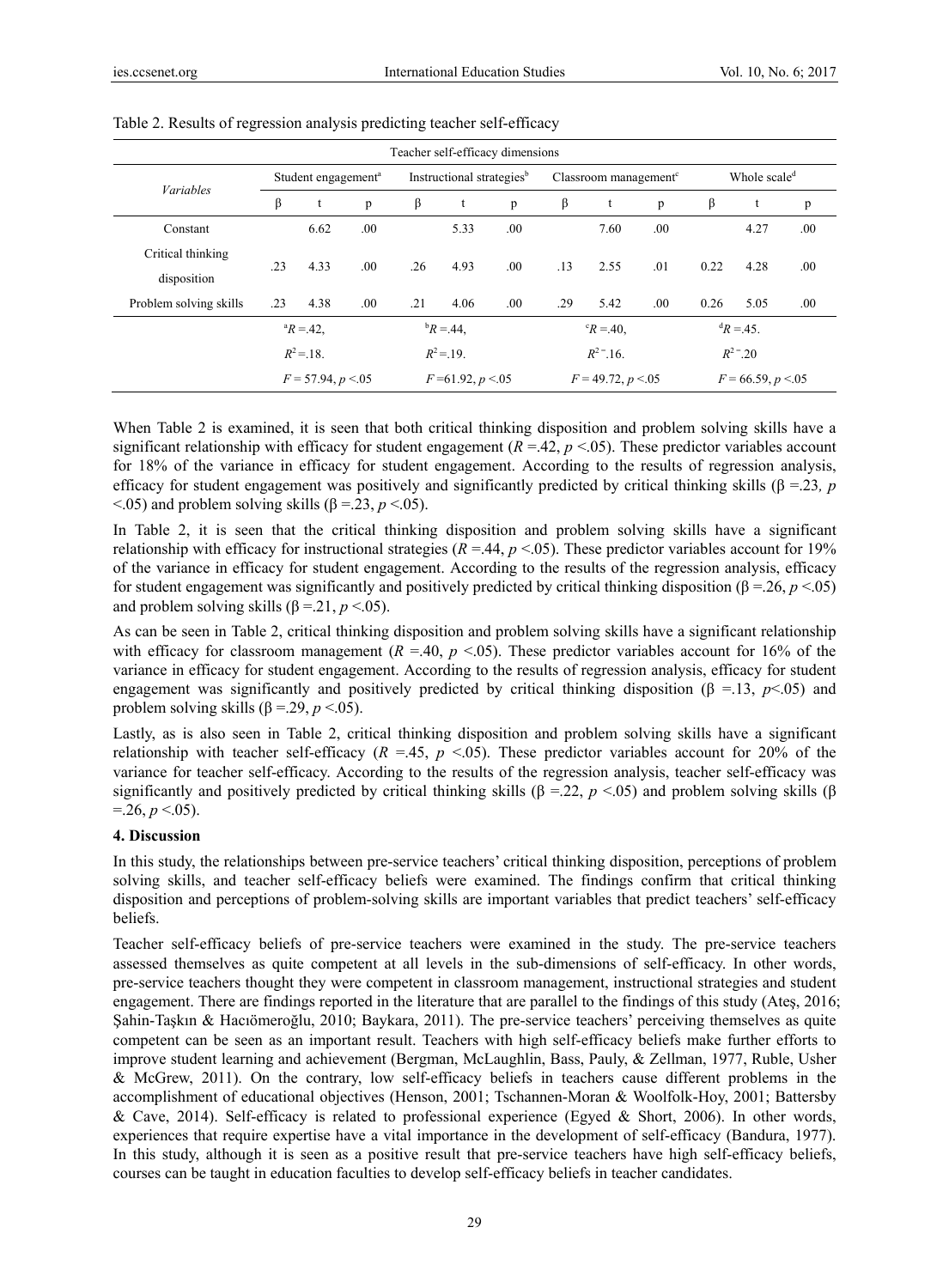In the study, the pre-service teachers' critical thinking disposition was investigated. The preservice teachers' critical thinking disposition was not at an adequate level. There are findings in other studies that are consistent with the findings of this study (Alper, 2010; Can & Kaymakci, 2015; Çetinkaya, 2011; Ekinci & Aybek, 2010; Nalçacı, Meral, & Şahin, 2016). It can be stated that analyticity, open-mindedness, cognitive maturity, curiosity, self-confidence, systematicity and searching for truth, which are important components of critical thinking, need to be improved in pre-service teachers. Pre-service teachers' low level of critical thinking disposition may be due to the contents of the undergraduate courses they take and not using different methods and techniques in these courses. In order to develop critical thinking skills, it is important for students to feel safe, reflect on how the thinking process works, be open to questions, ask quality questions, evaluate others' thoughts and evaluate their own thinking processes (Seferoğlu and Akbıyık, 2006). Critical thinking courses can be taught to candidate teachers in this respect. Trainings on teaching how to think are important to teach critical thinking skills (Brandt, 1985; cited in Seferoğlu & Akbıyık, 2006). In addition, critical thinking requires rational, inquisitive and reflective thinking (Ennis, 1962). Thinking elements such as openness, accuracy, competence, depth, breadth, and certainty are important in critical thinking activities (Nosich, 2012). Therefore, changing teaching principles and methods, teaching critical thinking in a separate course or integrating it into another course, teaching staff's acting as a model for critical thinking can increase the disposition of pre-service teachers to think critically.

In the study, the pre-service teachers' perceptions of their problem solving skills were also examined. The re-service teachers' perceptions of problem solving skills seemed to be at a moderate level. In other words, the pre-service teachers did not feel strong enough in the problem-solving dimensions of self-confidence, approach-avoidance and personal control. Similar findings are also reported in the literature (Demirtaş & Dönmez, 2008; Kışkır, 2011; N. Tok, Ş. Tok, & Dolapçıoğlu, 2014). Considering the problems of the education system, it is expected that preservice teachers should have a high level of belief in solving the problems that they encounter. Thus, the problem solving capacities of pre-service teachers need to be improved. In problem-solving skills, coping with and defining problems, confidence in the solution, and cognitive processes are of great importance (Heppner & Baker, 1997). It is known that cognitive processes are effective in problem solving (Gagne, 1985). Trainings aimed at improving problem solving skills may improve problem solving skills (Olgun, Onturk, Karabacak, Aslan, & Serbest, 2010). Therefore, providing problem-solving opportunities for pre-service teachers will help them form their own cognitive strategies. It is possible to arrange courses on problem-solving skills in the curriculum of teacher training programs to enhance teacher candidates' problem-solving skills. In this respect, structured programs on problem-solving skills may be expected to improve the problem-solving skills of pre-service teachers.

Significant and positive correlations were revealed between the pre-service teachers' self-efficacy beliefs and critical thinking disposition. Similar findings can be found in the ltierature (Dehghani, Pakmehr, & Malekzadeh, 2011; Kezer, Ogurlu, & Akfırat, 2016; Phan, 2009; Zangenehvandi, Farahian, & Gholami, 2014). At the same time, positive correlations were found between the pre-service teachers' problem-solving skills and teacher self-efficacy beliefs. Similar findings are also reported in other studies (Altunçekiç, Yaman, & Koray, 2005; Aylar & Aksin, 2011; Kesicioğlu & Güven, 2014; Yenice, 2012). Due to the positive correlation between critical thinking and problem solving skills, a positive increase in critical thinking and problem solving can be said to increase the level of teacher self-efficacy beliefs or vice versa. As a result, it can be concluded that as pre-service teachers tend to think critically and their problem-solving skills become higher, they will be able to provide more student engagement, use classroom management strategies positively and employ instructional strategies to achieve higher levels of student learning. Accordingly, it can be argued that critical thinking and problem solving skills are important variables in increasing the level of teacher self-efficacy beliefs.

In the study, the predictor power of critical thinking and problem solving skills over teacher self-efficacy beliefs were examined. The results of the regression analysis revealed that efficacy for student engagement, efficacy for instructional strategies and efficacy for classroom management were predicted by critical thinking disposition and problem solving skills. There are similar findings about the role of critical thinking disposition (Zangenehvandi, Farahian, & Gholami, 2014) and problem solving skills (Kesicioğlu & Güven, 2014) in predicting teacher self-efficacy. According to these results, it is expected that pre-service teachers, whose critical thinking disposition and problem solving skills are sufficient, have a higher level of teacher self-efficacy beliefs. Critical thinking disposition and processing information effectively lead to problem solving (Seferoğlu & Akbıyık, 2006). Pre-service teachers are expected to pursue rational strategies to become more effective teachers. As they increase their critical thinking and problem-solving skills, they will be more interested in the problems at school and will seek different ways to solve these problems, try different methods for student learning, and think critically about their work. It can be said that teachers who are active and motivated in their work will gain more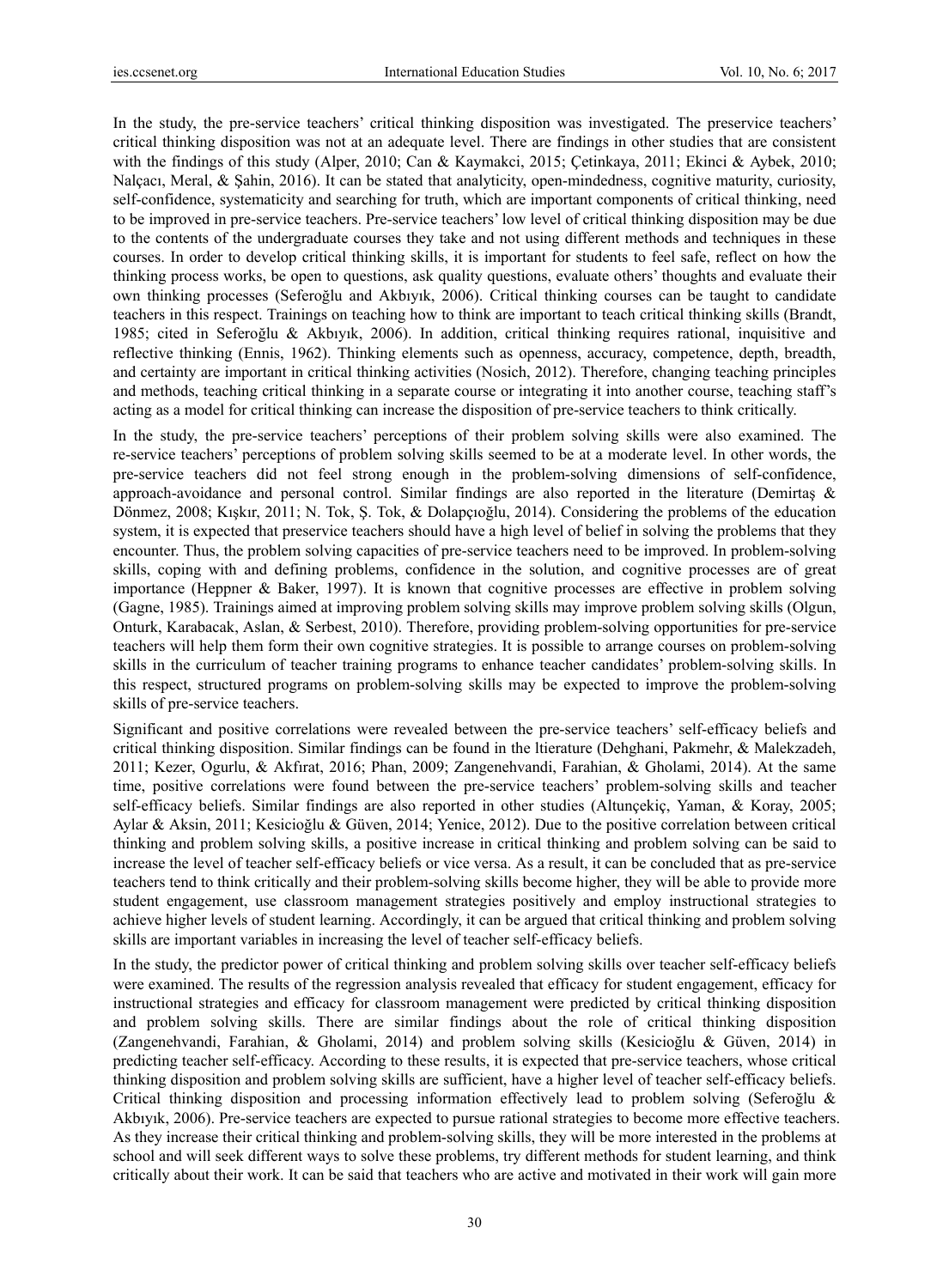successful experiences, and their self-efficacy beliefs will change in the positive direction by experiencing success. In problem-solving, understanding the nature of problems makes it easy to achieve the desired results (Bandura, 1986). Cognitive processing ability increases the level of work capacity and consequences (Truxillo, Seitz & Bauer, 2008) and the ability to complete a task (Chen, Casper, & Cortina, 2001; Cormier, Pickett-Hauber & Whyte, 2010). Thus, self-efficacy evolves in the positive direction (Chemers, Hu, & Garcia, 2001). As a result, it is observed that the self-efficacy of pre-service teachers increase with their critical thinking disposition levels and their behaviors towards problem solving skills.

The significant results of the study can be summarized as follows: (i) Pre-service teachers seem to have a sufficient level of self-efficacy beliefs, a low level of critical thinking, and a moderate level of problem solving skills; (ii) Pre-service teachers' critical thinking disposition and problem solving skills are positively correlated with their teacher self-efficacy perceptions; (iii) Efficacy for student engagement, efficacy for strategies and efficacy for classroom management are predicted significantly and positively by critical thinking disposition and problem-solving skills. Consequently, different practices should be implemented in education faculties aiming at developing critical thinking disposition and problem solving skills of pre-service teachers. In this context, it may be useful to teach new courses for the development of thinking skills. At the same time, school practicum at education faculties can be implemented starting from the first year of the faculty to develop critical thinking and problem solving skills. Besides, pre-service teachers can be asked to produce projects for problems in education. In the courses, instructors can use different methods and techniques to make pre-service teachers more active in classes. Because critical thinking and problem-solving skills are important variables that determine self-efficacy, teachers at schools can be trained to think critically as well. Supporting qualitative methods such as interviews and observations, and gathering more detailed data can be useful for more descriptive results. Further studies may be carried out to gain a clearer understanding of the predictive power of critical thinking and problem solving skills over self-efficacy.

#### **References**

Alper, A. (2010). Öğretmen adaylarının eleştirel düşünme eğilimleri. *Eğitim ve Bilim, 35*(158), 14-27.

- Altun, F. (2015). *Müzik öğretmeni adaylarının öğrenme stilleri, problem çözme becerileri ve alan başarı puanları arasındaki ilişkiler* (Yayımlanmamış yüksek lisans tezi). Eğitim Bilimleri Enstitüsü, İnönü Üniversitesi, Sivas.
- Altunçekiç, A., Yaman, S., & Koray, Ö. (2005). Öğretmen adaylarının öz-yeterlik inanç düzeyleri ve problem çözme becerileri üzerine bir araştırma (Kastamonu İli Örneği). *Kastamonu Eğitim Dergisi, 13*(1), 93-102.
- Ateş, G. (2016). *Adeniz üniversitesi eğitim fakültesi öğretmen adayları ve Antalya'da görev yapan öğretmenlerin özyeterlik algılarının karşılaştırılması*. (Yayımlanmamış yüksek lisans tezi). Akdeniz Üniversitesi, Antalya.
- Aylar, F., & Aksin, A. (2011). Sosyal bilgiler öğretmen adaylarının öz-yeterlilik inanç düzeyleri ve problem çözme becerileri üzerine bir araştırma (Amasya Örneği). *Ahi Evran Üniversitesi Eğitim Fakültesi Dergisi, 12*(3), 299-313.
- Bandura, A. (1977). *Social learning theory*. NJ: Prentice-Hall.
- Bandura, A. (1986). *Social foundations of thought and action a social cognitive theory.* New Jersey: Prentice-Hall.
- Bandura, A. (1989). Human agency in social cognitive theory. *American Psychologist, 44*, 1175-1184. https://doi.org/10.1037/0003-066X.44.9.1175
- Bandura, A. (1994). Self-efficacy. In V. S. Ramachaudran (Ed.), *Encyclopedia of human behavior* (Vol. 4, pp. 71-81). NY: Academic Press.
- Battersby, S. L., & Cave, A. (2014). Preservice classroom teachers' preconceived attitudes, confidence, beliefs, and self-efficacy toward integrating music in the elementary curriculum. *Update: Applications of Research in Music Education, 32*(2), 52-59. https://doi.org/10.1177/8755123314521033
- Baykara, K. (2011). Öğretmen adaylarının bilişötesi öğrenme stratejileri ile öğretmen yeterlik algıları üzerine bir çalışma. *Hacettepe Üniversitesi Eğitim Fakültesi Dergisi, 40*(40), 80-92.
- Belzer, K. D., D'Zurilla, T. J., & Maydeu-Olivares, A. (2002). Social problem solving and trait anxiety as predictors of worry in a college student population. *Personality and Individual Differences, 33*(4), 573-585. https://doi.org/10.1016/S0191-8869(01)00173-8
- Bergman, P., McLaughlin, M., Bass, M., Pauly, E., & Zellman, G. (1977). *Federal programs supporting*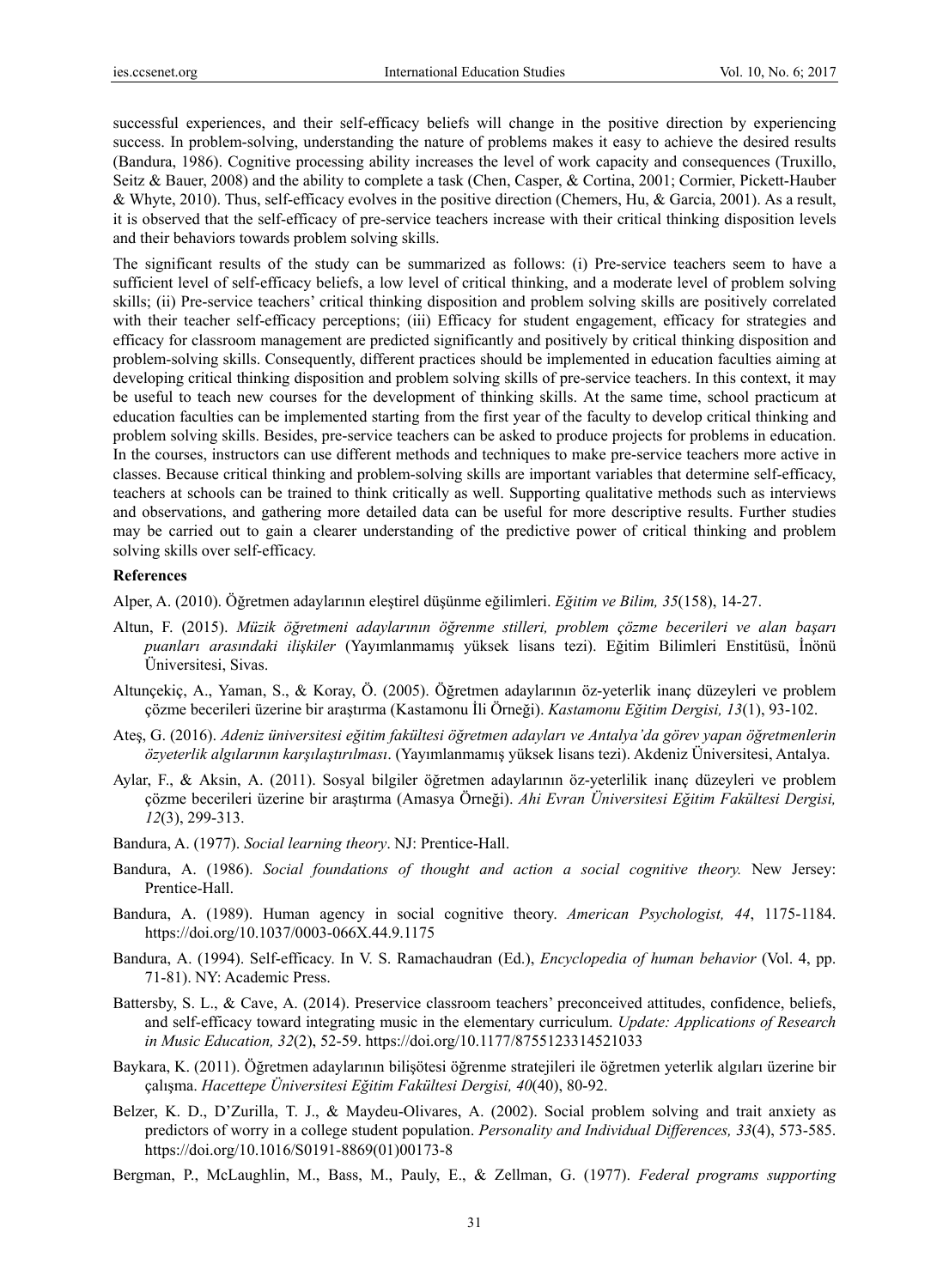*educational change* (Vol. VII). Factors affecting implementation and continuation. CA: RAND.

- Beyer, B. (1987). *Practical strategies for the teaching of thinking*. Boston, MA: Allyn and Bacon.
- Beyer, B. K. (1988). Developing a scope and sequence for thinking skills instruction. *Educational Leadership, 45*(7), 26-30.
- Büyüköztürk, Ş. (2010). *Sosyal bilimler için veri analizi el kitabı*. Ankara: Pegem Akademi.
- Çam, S., & Tümkaya, S. (2007). Kişilerarası problem çözme envanteri'nin (KPÇE) geliştirilmesi: Geçerlik ve güvenirlik çalışması. *Türk Psikolojik Danışma ve Rehberlik Dergisi, 28*(3), 95-111.
- Can, Ş., & Kaymakçı, G. (2015). Öğretmen adaylarının eleştirel düşünme eğilimleri. *e-Journal of New World Sciences Academy, 10*(2), 65-83. doi:10.12739/nwsa.2015.10.2.1c0633
- Çapa, Y., Çakıroğlu, J., & Sarıkaya, H. (2005). Öğretmenlik öz-yeterlik ölçeğinin Türkçe uyarlamasının geçerlik ve güvenirlik çalışması*. Eğitim ve Bilim, 30*(137), 74-81.
- Çetinkaya, Z. (2011). Türkçe öğretmen adaylarının eleştirel düşünmeye ilişkin görüşlerinin belirlenmesi. *Ahi Evran Üniversitesi Kırşehir Eğitim Fakültesi Dergisi, 12*(3), 93-108.
- Chemers, M. M., Hu, L. T., & Garcia, B. F. (2001). Academic self-efficacy and first year college student performance and adjustment. *Journal of Educational psychology, 93*(1), 55-64. https://doi.org/10.1037//0022-0663.93.1.55
- Chen, G., Casper, W. J., & Cortina, J. M. (2001). The roles of self-efficacy and task complexity in the relationships among cognitive ability, conscientiousness, and work-related performance: A meta-analytic examination. *Human Performance, 14*(3), 209-230. https://doi.org/10.1207/S15327043HUP1403
- Cormier, E. M., Pickett-Hauber, R., & Whyte, J. (2010). Cognitions and clinical performance: a comparison of high and low performing baccalaureate nursing students. *International Journal of Nursing Education Scholarship, 7*(1). https://doi.org/10.2202/1548-923x.2045
- Cüceloğlu, D. (1994). *İyi düşün doğru karar ver*. İstanbul: Sistem Yayıncılık.
- D'Zurilla, T. J., & Nezu, A. M. (1987). The Heppner and Krauskopf Approach: A model of personal problem solving or social skills? *Journal of Counseling Psychology, 15*(3), 463-470. https://doi.org/10.1177/0011000087153005
- Dam, T. G., & Volman, M. (2004). Critical thinking as a citizenship competence: Teaching strategies. *Learning and Instruction, 14*(4), 359-379. https://doi.org/10.1016/j.learninstruc.2004.01.005
- Dehghani, M., Pakmehr, H., & Malekzadeh, A. (2011). Relationship between Students' critical thinking and self-efficacy beliefs in Ferdowsi University of Mashhad, Iran. *Procedia-Social and Behavioral Sciences, 15*, 2952-2955. https://doi.org/10.1016/j.sbspro.2011.04.221
- Demirtaş, H., & Dönmez, B. (2008). Secondary school teachers' perceptions about their problem solving abilities. *Journal of the Faculty of Education, 9*(16), 177-198.
- Demirtaş, H., & Güneş, H. (2002). *Eğitim yönetimi ve denetimi sözlüğü*. Ankara: Anı yayıncılık.
- Egyed, C. J., & Short, R. J. (2006). Teacher self-efficacy, burnout, experience and decision to refer a disruptive student. *School Psychology International, 27*(4), 462-474. https://doi.org/10.1177/0143034306070432
- Ekinci, Ö., & Aybek, B. (2010). Öğretmen adaylarının empatik ve eleştirel düşünme eğilimlerinin incelenmesi. *İlköğretim Online, 9*(2), 816-827.
- Ennis, R. H. (1962). Concept of critical thinking. *Harvard Educational Review, 32*(1), 81-111.
- Ennis, R. H. (1985). A logical basis for measuring critical thinking skills. *Educational Leadership, 43*(2), 44-48.
- Facione, P. A. (1990). *The California critical thinking skills test-College level*. Technical report #2. Factors predictive of CT skills. CA: California Academic Press.
- Facione, P., Facione, N., & Giancarlo, C. (1996). The motivation to think in working and learning. In E. Jones (Ed.), *Defining Expectations for Student Learning.* San Francisco, CA: Jossey-Bass Inc. https://doi.org/10.1002/he.36919969608
- Facione, P. A., Facione, N. C., & Giancarlo, C. A. F. (1998). *The California Critical Thinking Disposition Inventory*. California: Academic Press.
- Ford, T. G., Van Sickle, M. E., Clark, L. V., Fazio-Brunson, M., & Schween, D. C. (2017). Teacher self-efficacy,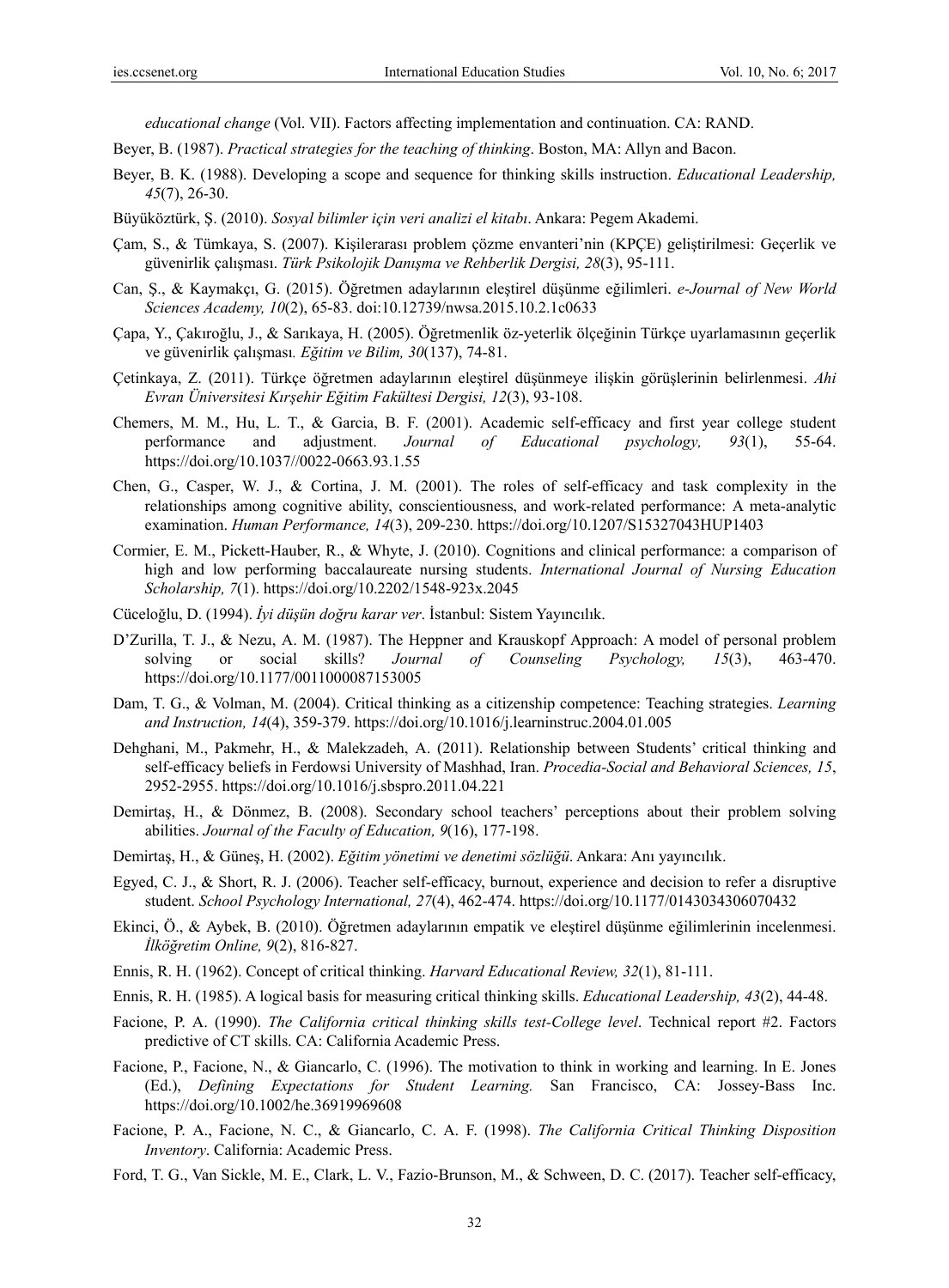professional commitment, and high-stakes teacher evaluation policy in Louisiana. *Educational Policy, 31*(2), 202-248. https://doi.org/10.1177/0895904815586855

- Gagné, R. (1985). *The conditions of learning and theory of instruction* (4th ed.). Florida: Holt, Rinehart and Winston, Inc.
- Gloudemans, H. A., Schalk, R. M. J. D., & Reynaert, W. (2013). The relationship between critical thinking skills and self-efficacy beliefs in mental health nurses. *Nurse Education Today, 33*(3), 275-280. https://doi.org/10.1016/j.nedt.2012.05.006
- Güçlü, N. (2003). Lise müdürlerinin problem çözme becerileri. *Milli Eğitim Dergisi*, 160.
- Henson, K. (2001). *Relationships between pre-service teachers' self-efficacy, task analysis, and classroom management beliefs*. Paper presented at the annual meeting of the southwest educational research association, New Orleans.
- Heppner, P. P., & Baker, C. E. (1997). Applications of the problem solving ınventory. *Measurement & Evaluation in Counseling & Development, 29*(4), 229-313.
- Heppner, P. P., & Petersen, C. H. (1982). The development and implications of a personal problem-solving inventory. *Journal of Counseling Psychology, 29*(1), 66. https://doi.org/10.1037/0022-0167.29.1.66
- Heppner, P. P., & Krauskopf, C. J. (1987). An information processing apporach to personal problem solving, *The Counseling Psychologist, 15*(3), 371-447. https://doi.org/10.1177/0011000087153001
- Hudlicka, E. (2005). Modeling interaction between metacognition and emotion in a cognitive architecture. In *Proceedings of the AAAI Spring Symposium on Metacognition in Computation* (pp. 55-61). Menlo Park, CA: AAAI Press.
- Kantek, F., Öztürk, N., & Gezer, N. (2010). *Bir Sağlık Yüksekokulunda Öğrencilerin Eleştirel Düşünme Ve Problem Çözme Becerilerinin İncelenmesi*. In International Conference on New Trends in Education and Their Implications (pp. 186-190). Antalya, Türkiye.
- Kapa, E. (2001). A metacognitive support during the process of problem solving in a computerized environment. *Educational Studies in Mathematics, 47*(3), 317-336. https://doi.org/10.1023/A:1015124013119
- Kazancı, O. (1989). *Eğitimde eleştirici düşünme ve öğretimi*. Ankara: Kazancı Kitap.
- Kesicioğlu, O. S., & Güven, G. (2014). Okul öncesi öğretmen adaylarının özyeterlik düzeyleri ile problem çözme, empati ve iletişim becerileri arasındaki ilişkinin incelenmesi. *Turkish Studies, 9*(5), 1371-1383. https://doi.org/10.7827/TurkishStudies.6784
- Kezer, F., Oğurlu, Ü., & Akfırat, O. N. (2016). Eleştirel düşünme eğilimi, genel öz yeterlik ve umutsuzluk arasındaki ilişkinin incelenmesi. *Mustafa Kemal Üniversitesi Sosyal Bilimler Enstitüsü Dergisi, 13*(34), 202-218.
- Kışkır, G. (2011). *Öğretmen adaylarının bilişötesi farkındalık düzeyleri ile problem çözme becerileri arasındakı ilişkinin incelenmesi (Yayımlanmamış Yüksek Lisans Tezi)*. Atatürk Üniversitesi Eğitim Bilimleri Enstitüsü, Erzurum.
- Kökdemir, D. (2003). *Belirsizlik durumlarında karar verme ve problem çözme* (Yayımlanmamış doktora tezi), Ankara Üniversitesi, Sosyal Bilimler Enstitüsü. Ankara.
- Main, S., & Hammond, L. (2008). Best practice or most practiced? pre-service teachers' beliefs about effective behaviour management strategies and reported self-efficacy. *Australian Journal of Teacher Education, 33*(4). https://doi.org/10.14221/ajte.2008v33n4.3
- Manalo, E., Kusumi, T., Koyasu, M., Michita, Y., & Tanaka, Y. (2013). To what extent do culture-related factors influence university students' critical thinking use? *Thinking Skills and Creativity, 10*, 121-132. https://doi.org/10.1016/j.tsc.2013.08.003
- Marri, A. R., Ahn, M., Fletcher, J., Heng, T. T., & Hatch, T. (2012). Self-efficacy of US high school teachers teaching the federal budget, national debt and budget deficit: A mixed-method case research. *Citizenship, Social and Economics Education, 11*(2), 105-121. https://doi.org/10.2304/csee.2012.11.2.105
- Morgan, C. T. (1991). *Psikolojiye Giriş* (Çev. Karataş S.), Hacettepe Üniversitesi, Psikoloji Bölümü Yayınları, Ankara.
- Nalçacı, A., Meral, E., & Şahin, İ. F. (2016). Sosyal bilgiler öğretmen adaylarının eleştirel düşünme ile medya okuryazarlıkları arasındaki ilişki. *Doğu Coğrafya Dergisi, 21*(36), 1-12. https://doi.org/10.17295/dcd.99051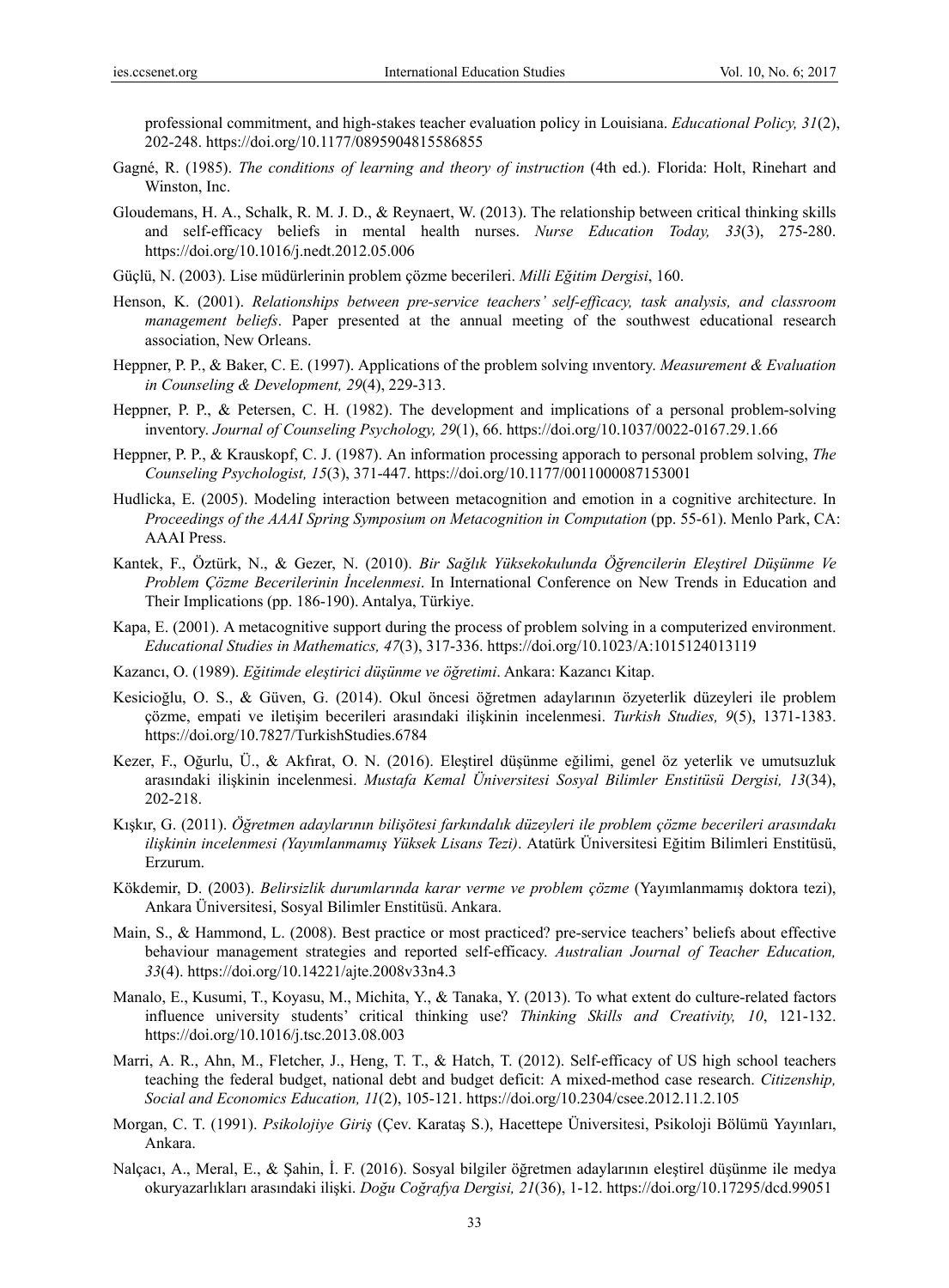- Norris, S. P. (1994). The meaning of critical thinking test performance: The effects of abilities and disposition on scores. In D. Fasko (Ed.), *Critical thinking: Current research, theory, and practice*. The Netherlands: Kluwer.
- Nosich, M. N. (2012). *Eleştirel düşünme ve disiplinlerarası eleştirel düşünme rehberi* (Çev. Birsel Aybek). Ankara: Anı yayınları:
- Oğuztürk, Ö., Akça, F., & Şahin, G. (2011). Üniversite öğrencilerinde umutsuzluk düzeyi ile problem çözme becerileri arasındaki ilişkinin bazı değişkenler üzerinden incelenmesi. *Klinik Psikiyatri Dergisi, 14*(3).173-184.
- Olgun, N., Öntürk, Z. K., Karabacak, U., Aslan, F. E., & Serbest, S. (2010). Problem solving skills of the nursing students: Results of the 1-year observation problem solving skills of the students. *Journal of Acıbadem University Health Science, 1*(4), 188-194.
- Özden Y. (2000). *Öğrenme ve öğretme*. Ankara: PegemA
- Özerkan, E. (2007). *Öğretmenlerin öz-yeterlik algıları ile öğrencilerin sosyal bilgiler benlik kavramları arasındaki ilişki* (Yayımlanmamış yüksek lisans tezi). Trakya Üniversitesi, Edirne.
- Paul, R., & Elder, L. (2008). *The miniature guide to critical thinking concepts and tools*. CA: Foundation for Critical Thinking Press.
- Phan, H. P. (2009). Relations between goals, self-efficacy, critical thinking and deep processing strategies: A path analysis, *Educational Psychology, 29*(7), 777-799. https://doi.org/10.1080/01443410903289423
- Ruble, L. A., Usher, E. L., & McGrew, J. H. (2011). Preliminary investigation of the sources of self-efficacy among teachers of students with autism. *Focus on Autism and Other Developmental Disabilities, 26*(2), 67-74. https://doi.org/10.1177/1088357610397345
- Şahin, N., Şahin, N. H., & Heppner, P. P. (1993). Psychometric properties of the problem solving inventory in a group of Turkish university students. *Cognitive Therapy and Research, 17*(4), 379-396. https://doi.org/10.1007/BF01177661
- Şahin-Taşkın, Ç., & Hacıömeroğlu, G. (2010). Sınıf öğretmeni adaylarının özyeterlik inançları: Nicel ve nitel verilere dayalı bir inceleme. *İnönü Üniversitesi Eğitim Fakültesi Dergisi, 11*, 21-40.
- Seferoğlu, S. S., & Akbıyık, C. (2006). Eleştirel düşünme ve öğretimi. *Hacettepe Üniversitesi Eğitim Fakültesi Dergisi, 30*(30), 193-200.
- Şencan, H. (2005). *Sosyal ve davranışsal ölçümlerde güvenilirlik ve geçerlilik*. Ankara: Seçkin.
- Srisawad, K., Ratanaolarn, T., & Kıddee, K. (2016). The development of structural equation model of critical thinking among nursing students. *Walailak Journal of Science and Technology (WJST), 14*(1), 65-73.
- Tishman, S., Jay, E., & Perkins, D. N. (1993). Teaching thinking dispositions: From transmission to enculturation. *Theory into Practice, 32*(3), 147-153. https://doi.org/10.1080/00405849309543590
- Tok, T. N., Tok, Ş., & Dolapçıoğlu, S. D. (2014). The perception levels of the novice teachers' problem-solving skills. *Procedia-Social and Behavioral Sciences, 116*, 415-420. https://doi.org/10.1016/j.sbspro.2014.01.232
- Truxillo, D. M., Seitz, R., Bauer, T. N. (2008). The role of cognitive ability in self-efficacy and self-assessed test performance. *Journal of Applied Social Psychology, 38*(4), 903-918. https://doi.org/10.1111/j.1559-1816.2008.00331.x
- Tschannen-Moran, M., & Woolfolk-Hoy, A. (2001). Teacher efficacy: Capturing an elusive construct. *Teaching and Teacher Education, 17*(7), 783-805. https://doi.org/10.1016/S0742-051X(01)00036-1
- Tschannen-Moran, M., Hoy, A. W., & Hoy, W. K. (1998). Teacher efficacy: Its meaning and measure. *Review of Educational Research, 68*(2), 202-248. https://doi.org/10.3102/00346543068002202
- Varandi, S. B., & Mehrali, S. (2013). Investigating the effect of levels of proficiency on Iranian male and female EFL learners' critical thinking and self-efficacy. *Theory and Practice in Language Studies, 3*(12), 2355. https://doi.org/10.4304/tpls.3.12.2355-2361
- Viel-Ruma, K., Houchins, D., Jolivette, K., & Benson, G. (2010). Efficacy beliefs of special educators: The relationsihp among collective eficacy, teacher self-efficacy and job satisfaction*. Teacher education and special education, 33*(3), 225-233. https://doi.org/10.1177/0888406409360129
- Woolfolk, A., & Hoy, W. (1990). Prospective teachers' sense of efficacy and beliefs about control. *Journal of*